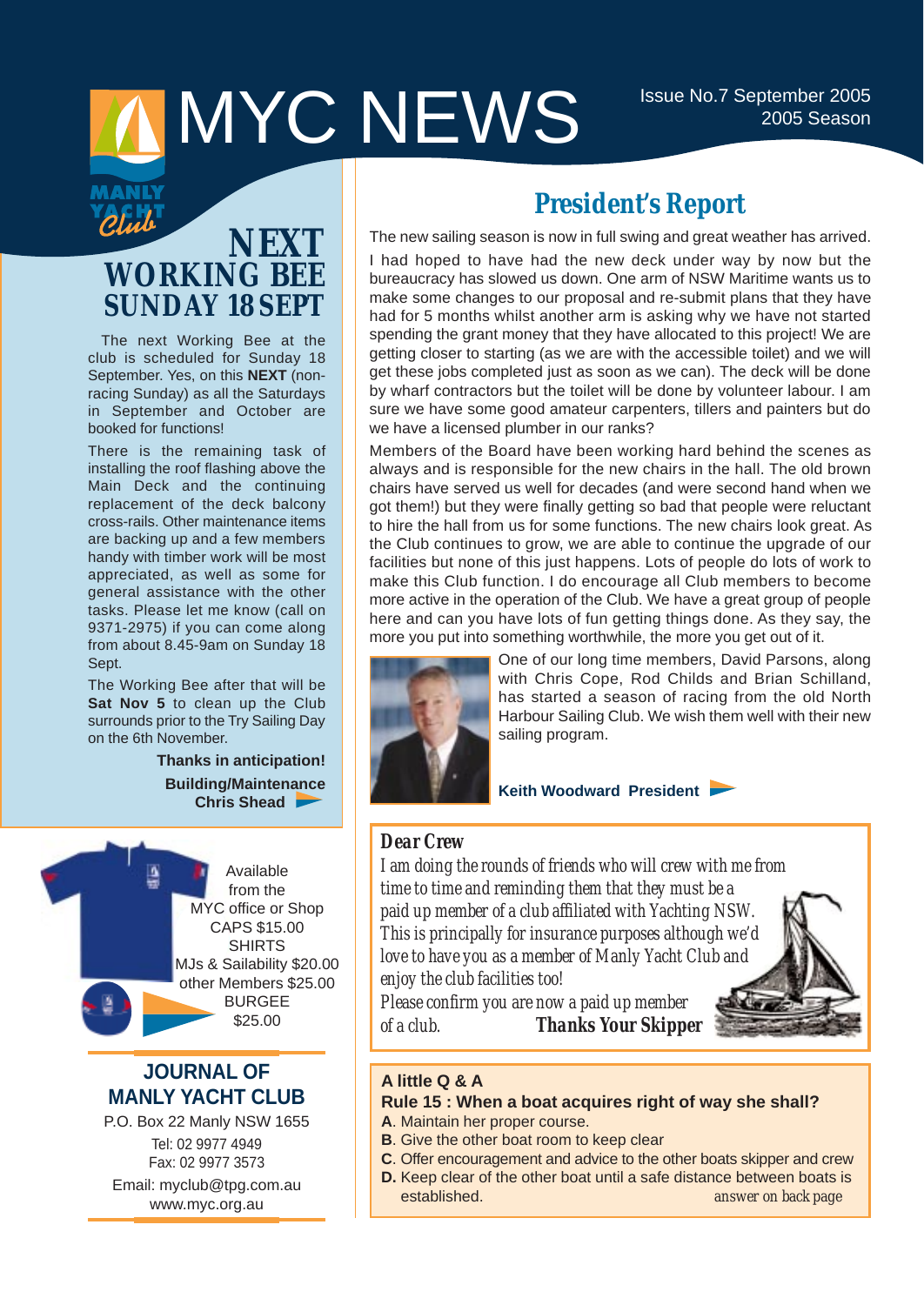



Thanks very much to all of the people who made the effort to get to Charlie Powell's wake at the Skiff Club on 20th August. It was a sombre occasion, and the large number of people present showed us how much Charlie was appreciated and respected by his community.

Five of our members have been working towards their Power Boat Licenses, under the very talented supervision of Bruce Hitchman. The last day of the course was the practical component. We went out on Charlie's Chariot and practiced starting the boat, coming alongside a buoy, driving at speed and slowly, rescuing a person from the water, and towing a boat in to the

pontoon. All in all, a very satisfying last day, and a worthwhile course.

Thanks again, Bruce.

Charlie's Chariot Mark 1 will soon be replaced with Charlie's Chariot Mark 2, thanks to the wonderful organisational skills of Des Carmody and Malcolm Murray.

Our fundraising committee is working very hard in planning a Fundraising Night for 10th November. Please mark this Thursday evening in your calendar, as it promises to be a wonderful evening of entertainment, competitions, raffles, and an auction. More news next edition.

We are now ready to start our 2005-2006 sailing season. We have lots of new helpers, and new sailors,



A great story and photos in the next issue RE: Sept 10th Celebrations in Manly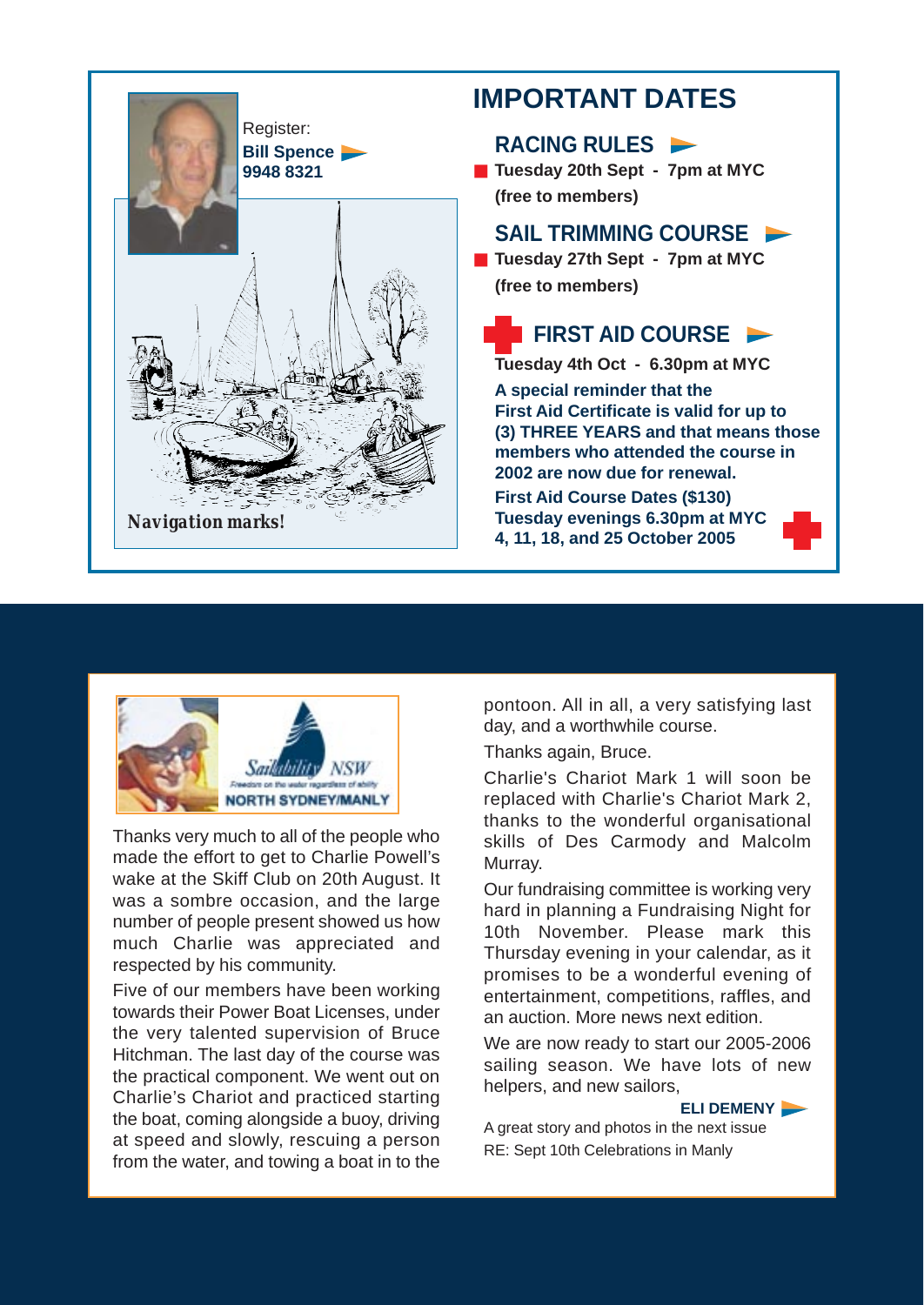

entreboarders it is time to hit the water again and join in with the Spring Racing Series. We hope to increase numbers on the startline this year and get some of the names changed on the trophies for presentation night. The juniors are keen to join the ranks so please pass on your salty sea dog tips about line biased, looking for wind shifts etc. Good, close competition is what we are aiming for.

If you have friends with centreboard craft invite them along for a race or two. They can launch off Manly beach or Little Manly after signing on in the MYC race office and collecting a course sheet. Non club members can compete in 3 races before becoming members as long as their boat is insured. Entry is \$5 per race or \$15 for the series with a two o'clock start on Sunday afternoons - dates in MYC handbook. Its going to take more than one person to spread the word and keep the fleet alive !





**FOR FURTHER DETAILS CONTACT JULES 0401 311665** 

# MJs Sailing at Middle Harbour

Natalie Shultz and Alice Donaldson sailed Broadreach at a sailing course at Middle Harbour, on Sunday the 28th of August. It was organised by the Manly Junior Association and there were other kids there from Greenwich, RMYC and Middle Harbour. It was really fun and we learnt a lot. Even though it took up our whole Sunday we still had fun.

The following Sunday saw 3 boats make an enthusiastic return to MYC. Unfortunately the wind died. It was a very slow but relaxing time on the water. The boats helped the Safety/Support Boat people with assisting dinghy sailors in towing and if we capsize. Jaz, Hugo, Claire, Angus C , Alice and Natalie pretended to be stranded or capsized – the water is still very cold!

**ALICE DONALDSON** 



*Demo on Broadreach – "Sit forward", "But where do I sit then?" asks Natalie*



*Briefing At MH16SS Club deck*





*Returning from some great sailing off Chinaman's Beach No pontoon here*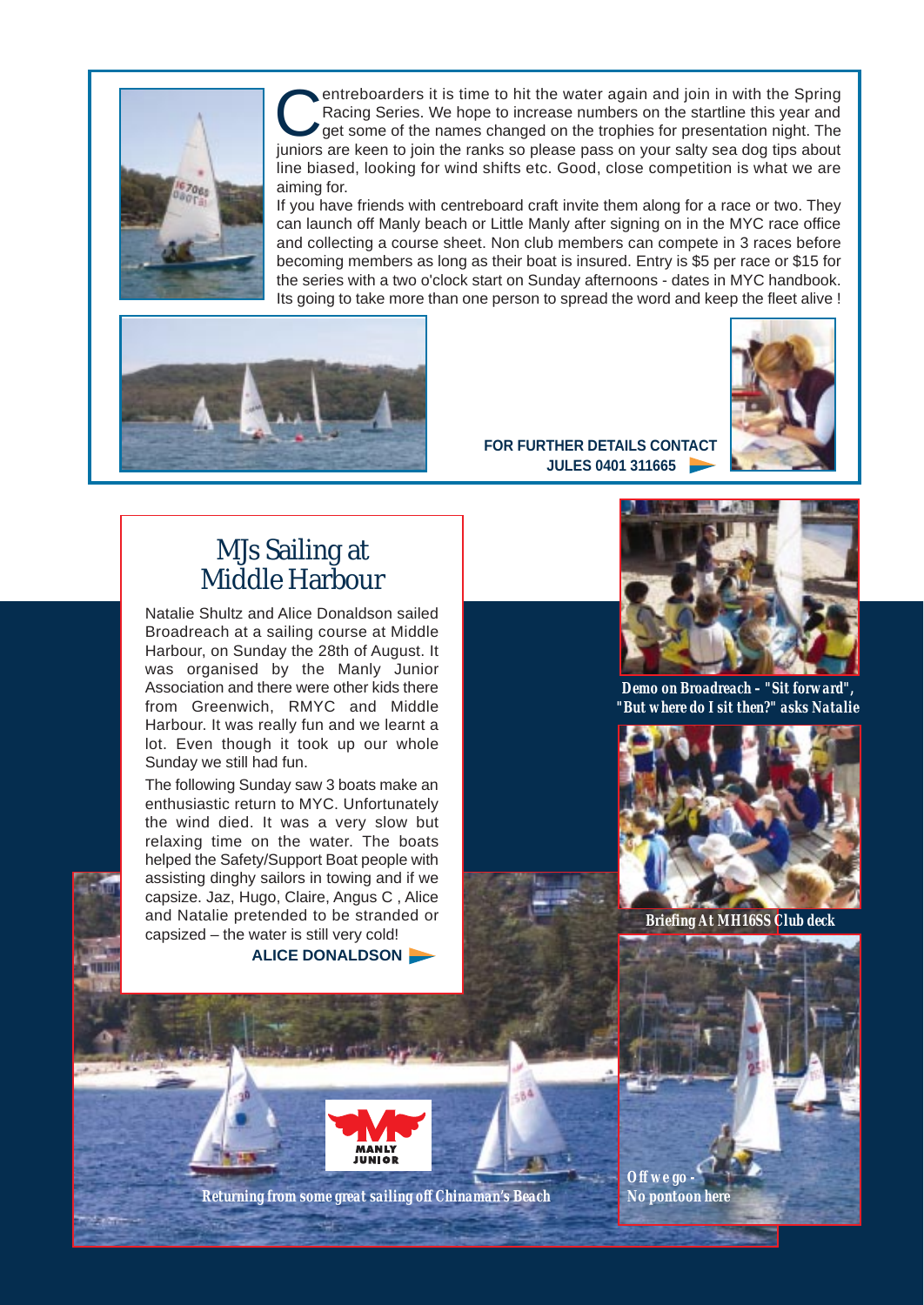

**SATURDAY 1ST OCTOBER LABOUR DAY WEEKEND MARK YOUR DIARIES FOR ANOTHER GREAT START TO THE OFFSHORE SERIES**  CONTACT STEVE TEUDT FOR MORE DETAILS 9907 9111 041102620121







*Don't let Summer pass you by get into Twilight Sailing. Great NEW Sponsorship and Prizes will be announced in the next issue* 



# **FLYING 11 'JACKMAX'**

**INCLUDES 2 LIFEJACKETS, 2 TILLERS, NEW CRADLE, COVER AND ALL ROPES AND SAILS.**





# *The Big Catch... Catch Lautrec if you can!*

The Ebeling family who sail Lautrec were lucky enough to win last year's Cumberland Cup prize of \$2,000 worth of yacht charter thanks to Cumberland Charter Yachts in the Whitsundays. Of course, all nine of us (Helen, Suzy, Greig, Tania, Lee, Rob, Marnie, Hugh and Jacqui) wanted to go, so we chartered a big catamaran for a week, very comfortable, and the ideal boat for those waters. Big question – would we all still be speaking to each other after a week at very close quarters? Fortunately there is so much to do, sailing, snorkelling, fishing, swimming, exploring islands, just lying on the beach, and enjoying good food and wine, that everyone had the holiday of a lifetime.

Some of us have been to the Reef before, particularly Greig and Tania, who cruised Lautrec there years ago, so although we encountered strong winds at first, we were able to choose interesting anchorages, like Butterfly Bay, Luncheon Bay, Macona Inlet, and Stonehaven. When the wind dropped, Grandma Helen achieved her special wish, to go back to her favourite place on earth, Whitehaven Beach. At our last stop, Border Island, we found our best snorkelling – the three kids were in seventh heaven surrounded by all those fish. A huge groper they were admiring from a distance suddenly turned towards them – all three did a simultaneous underwater scream and climbed all over the nearest adult!



The C.C.Y. staff went out of their way to make our trip comfortable and enjoyable – **we are still hoping that by some miracle we might win it again this year!** 

**HELEN EBLING** 

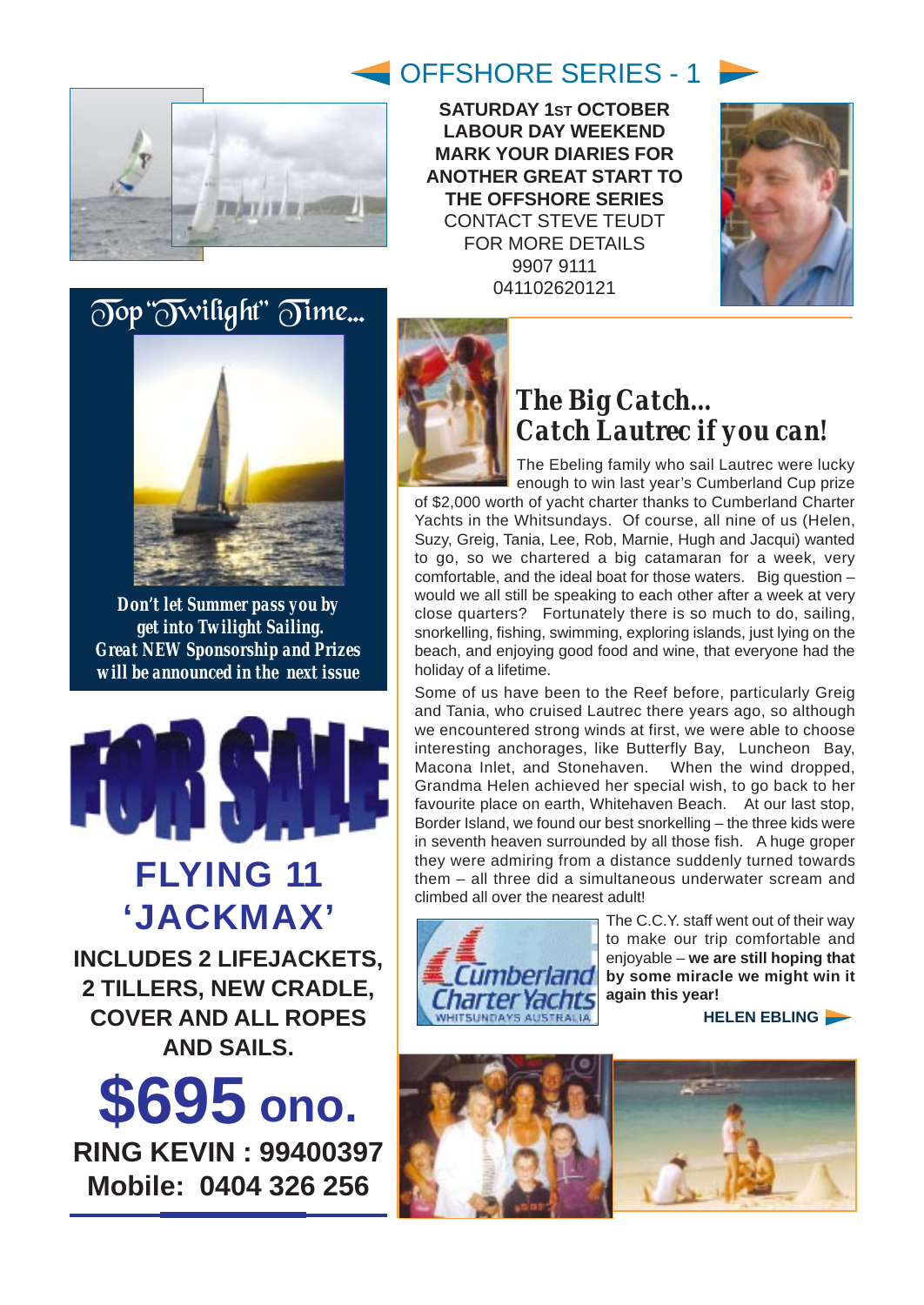

Manly Yacht Club and Cumberland Charter Yachts Presents



5 RACES FOR YACHTS, SPINNAKER AND NON-SPINNAKER

# **The Cumberland Cup 2005**

25 September, 23 October, 20 November 4 December 18 December

The grand prize donated by Cumberland Charter Yachts

**A Bare Boat Charter discount in the Whitsundays** 



Iscount<br> **WOMER \$2,000**<br>
Not transferable **Not transferable**

# **All race competitors have a chance to win** Names of each race entry will be entered into the draw, with one extra name for third place in a race for each division, two extra for second and three extra for first. Race 5 will have two names in the barrel for each entry and double the number for each place as indicated above

# **YOU MUST BE ON DECK AT MYC TO CLAIM THE PRIZE Could you ask for a better Christmas present? Remember – you can't win it if you're not in it**



This is not a Notice of Race. Please refer to the 2005-2006 MYC Handbook for the Notice of Race and Sailing Instructions or call Race Director Hector Lambie on 0408 283 214 for further details.